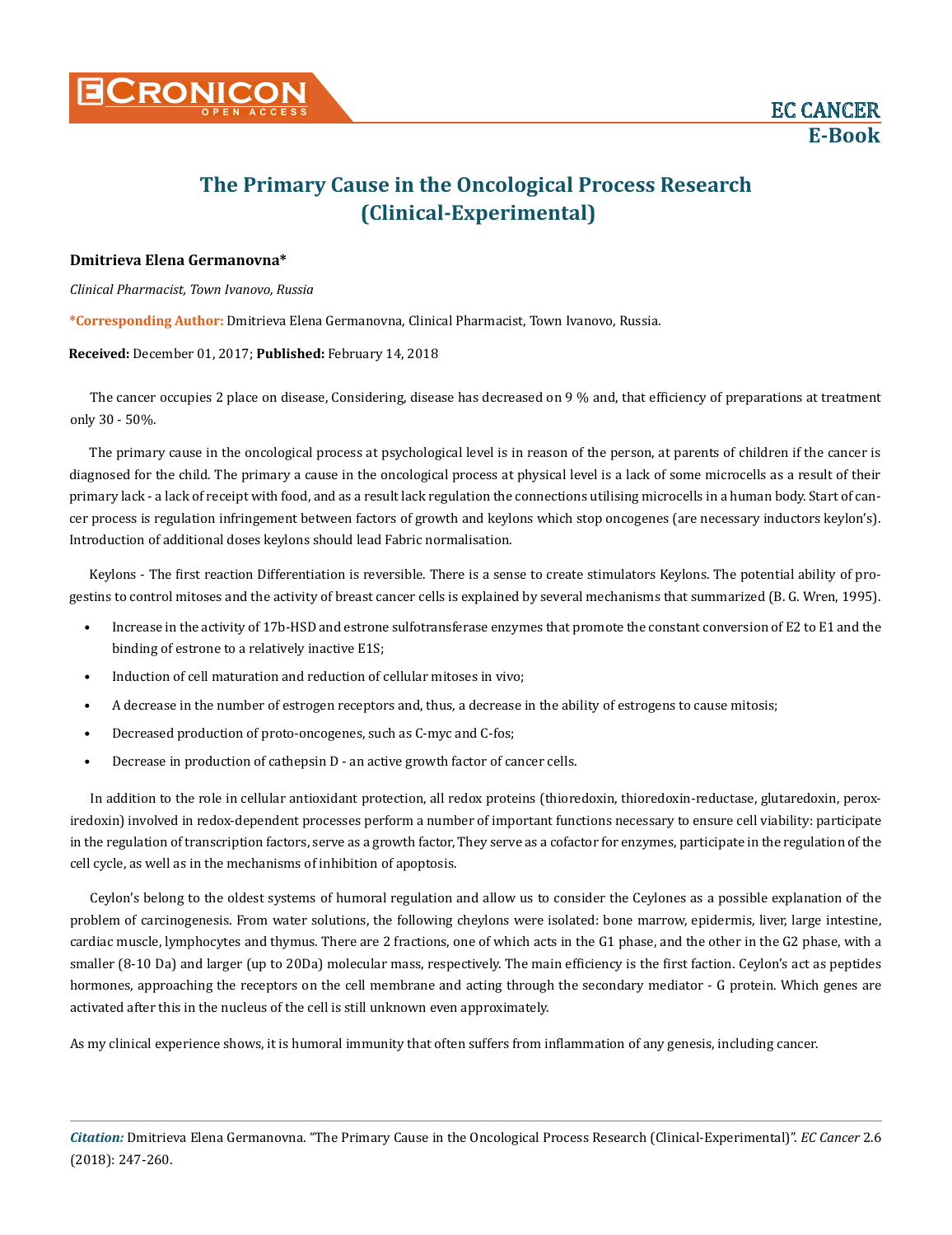In the study of the state of humoral immunity Ya. V. Bokhman and NL Yatskovskaya (1981) found that among patients with cancer of the uterus, there are significantly more people who have anti-tumor and anti-embryonic antibodies in the serum of their blood.

The state of humoral immunity in patients with cancer of the uterus body varies ambiguously: some immunological reactions intensify, while others are depressed. For example, the reaction of Wanier micro-precipitation with a tumor-associated antigen and with an embryonic antigen is accelerated, while simultaneous decrease in reactions characterizing the state of the overall immunological reactivity of the organism.

The degree of oppression of cellular and humoral immunity depends on the stage of the cancer of the uterus: as the tumor process progresses, the reactions of cellular and humoral immunity decrease.

According to Ya. V. Bokhman and NL Yatskovskaya, progestin therapy does not affect different immunity parameters in patients with uterine cancer. The parameters of RGZT with a tumor-associated antigen and 2,4-dinitrochlorobeoisole (DNHB) -antigen are improved, as well as the parameters of humoral immunity, which is manifested in a decrease in the detection rate of serum antitumor and antiembryonic antibodies. At the same time, the parameters of the functional activity of lymphocytes are inhibited under the influence of oxyprogesterone caproate.

After combined treatment of patients with uterine body cancer, most of the main indicators of the body's immunological state are oppressed, which indicates the need to influence the patient's body in order to increase its protective forces.

Antineoplastic immunity has its own peculiarities associated with low immunogenicity of cancer cells. These cells practically do not differ from normal, intact morphological elements of their own organism. Specific antigenic the repertoire of tumor cells is also meager. The number of tumor-associated antigens includes a group of cancer embryonic antigens, oncogene products, some viral antigens and overexpressed normal proteins. Weak immunological recognition of tumor cells is facilitated by the absence of an inflammatory reaction in the place of oncogenesis, their immunosuppressive activity - the biosynthesis of a number of negative cytokines (β-TGF, etc.), as well as screening of cancer cells with antitumor antibodies.

The mechanism of antitumor immunity is still poorly understood. It is believed that the main role in it is played by activated macrophages, as well as natural killers. The protective function of humoral immunity is largely controversial - specific antibodies can screen antigens of tumor cells without inducing cytolysis.

Recently, the immunodiagnosis of cancer has become widespread, which is based on the detection of cancer embryonic and tumor-associated antigens in the serum. So, at present it is possible to diagnose some forms of cancer of the liver, stomach, intestines, prostate, etc.

There is a close connection between the state of immune defense and the development of neoplasms. Malignant neoplasms are observed more often in individuals with immunodeficiencies and elderly (due to a decrease in the activity of the immune system). Immunosuppressive chemotherapy is also often accompanied by proliferative processes. Therefore, in the treatment of tumors, immunomodulators (interleukins, interferons).

When studying the content of T and B lymphocytes in patients with breast cancer with different stages of the disease, there are no significant differences. Without having our own data on the dynamics of the subpopulations of lymphocytes, we note, however, that the development of neoblastoma causes, first of all, profound changes in the hematopoiesis system as a whole.

Indeed, a number of hemogram indices have a clear connection with the degree of the tumor process, which is documented by significant changes in white blood, hemoglobin, ESR, total number of eosinophils and lymphocytes (progressive tendency to lymphopenia, increased ESR, eosinophilia). Given the links between the quantitative characteristics of the cells of the lymphoid series and their sub-

*Citation:* Dmitrieva Elena Germanovna. "The Primary Cause in the Oncological Process Research (Clinical-Experimental)". *EC Cancer* 2.6 (2018): 247-260.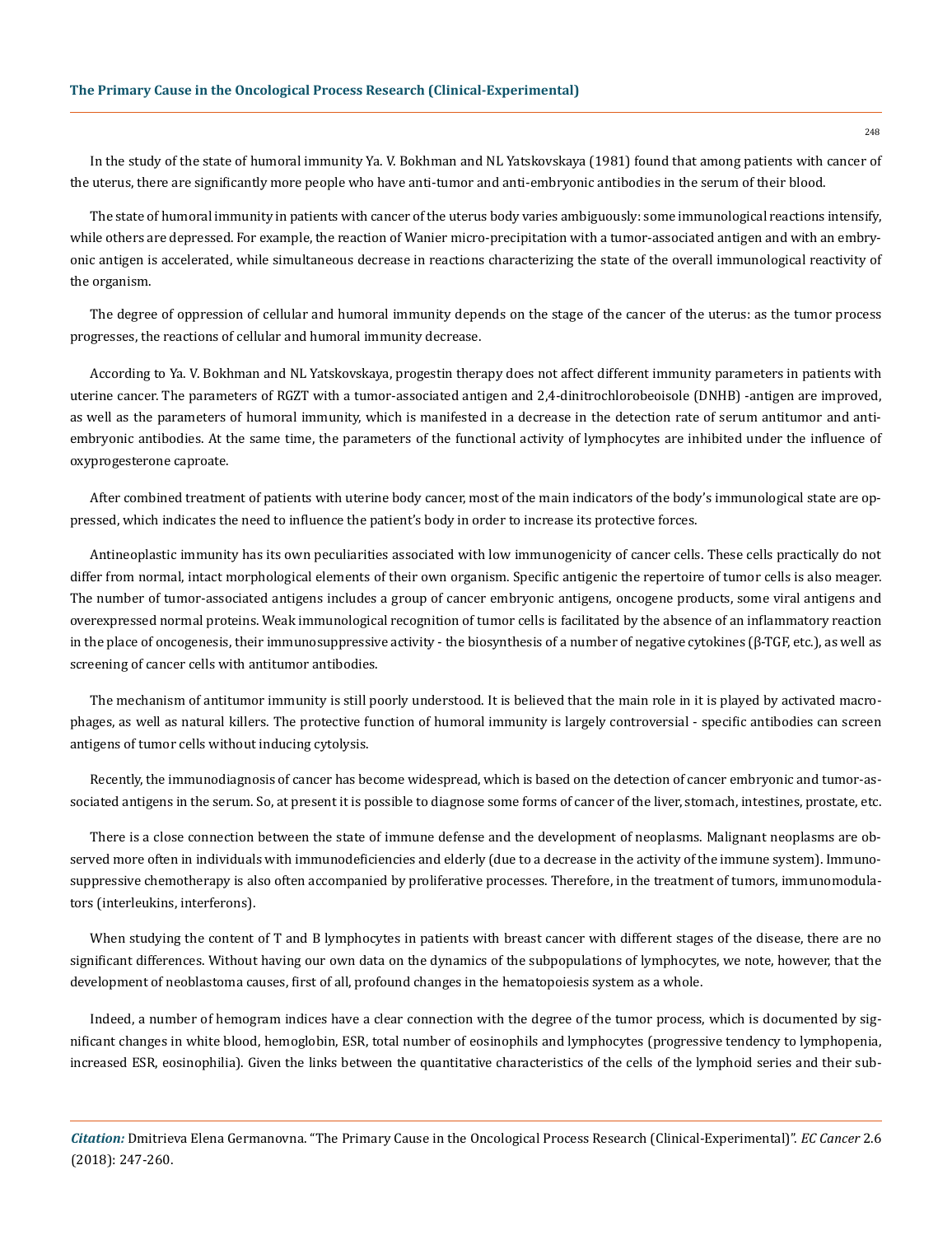population structure, it can be assumed that the use of more subtle methods of analysis will reveal in this case the changes in the ratio of killers, helper cells and suppressors, which determine the emergence of the "oncoimmunological situation" to a greater extent. Thus, the study of the state of immunity indices in patients with breast cancer reveals their dependence on the stage of tumor growth. First of all it was found out that patients with limited lesion of the mammary gland and patients with generalized tumor process have unequal indicators of cellular and humoral immunity. In patients with a common tumor process, there is a decrease in the activity of some factors, both cellular and humoral, but in these patients there is an increase in the intensity of skin reactions, especially on the tumor-associated antigen, and also the increase in the titer of circulating antibodies to the tumor and embryonic antigen. Consequently, the ability to realize an immune response in such patients is preserved, however, them. the immune status acquires some specific oncological features. In this case, the evaluation of the skin reaction to tumor-associated antigens should be carried out taking into account not only the frequency of their appearance, but also the degree of their intensity.

#### **Rhubarb: new food against cancer?**

The pigment contained in the rhubarb inhibits the protein, which promotes the growth of cancerous tumors. Just a few years ago, British researchers discovered that the rhubarb is rich in polyphenols, known for their anti-cancer properties, and that cooking with large pieces of rhubarb increases the increase in their concentration in food, and therefore enhances the anti-cancer effect.

A new laboratory study in mice reinforces the status of rhubarb as an anti-cancer product, because the pigment that gives color to its stem (also called parietin) inhibits cancer cells. The conclusion is given in the report on the results of the study, which was published in the journal Nature Cell Biology by experts from the School of Medicine at Emory University in the United States.

To obtain these conclusions, scientists added a concentrated form of this pigment to cancer cells of mice. After that, scientists found that 50% of tumor cells died within two days. Another modified form of the pigment was then injected into mice with grafted human tumor cells: the researchers and then discovered that the rhubarb slows the growth of lung cancer cells within 11 days.

Although it seems improbable that it is sufficient to consume ordinary rhubarb to benefit from the anticancer effect of its chemical compounds, it appears that the product may be a promising research target, as the rhubarb obviously blocks the growth of the tumor. The next step is to test this ability on human cells.

#### **Other useful properties of rhubarb**

- Rhubarb, first of all, is useful for digestion due to its high fiber content (2g per 100g).
- Rhubarb allows the body to fight slags, as the product is very rich in vitamin C. Rhubarb is also rich in potassium, essential for muscles and heart, especially for postmenopausal women. In addition, rhubarb is rich in phosphorus, which helps strengthen bones and teeth. Finally, the rhubarb is a real plant for the production of calcium (86 mg per 100g)!

#### **Risk factors for bowel cancer**

- 1. SAP (family adenomatous polyposis)
- 2. A prostatectomy
- 3. Azathioprine a multiple increase in the risk of lymphoma in patients receiving azathioprine and a 5-fold increase in the risk of non-melanoma skin cancer.

Cytomegalovirus, a representative of the herpesvirus family, can accelerate the development of brain cancer (glioblastoma).

Cytomegalovirus causes mutations in STAT3, a key gene that speeds up the division of connective tissue. In turn, this process disrupts the work of the "defender" genes, which must trigger the self-destruction of cells with damaged DNA.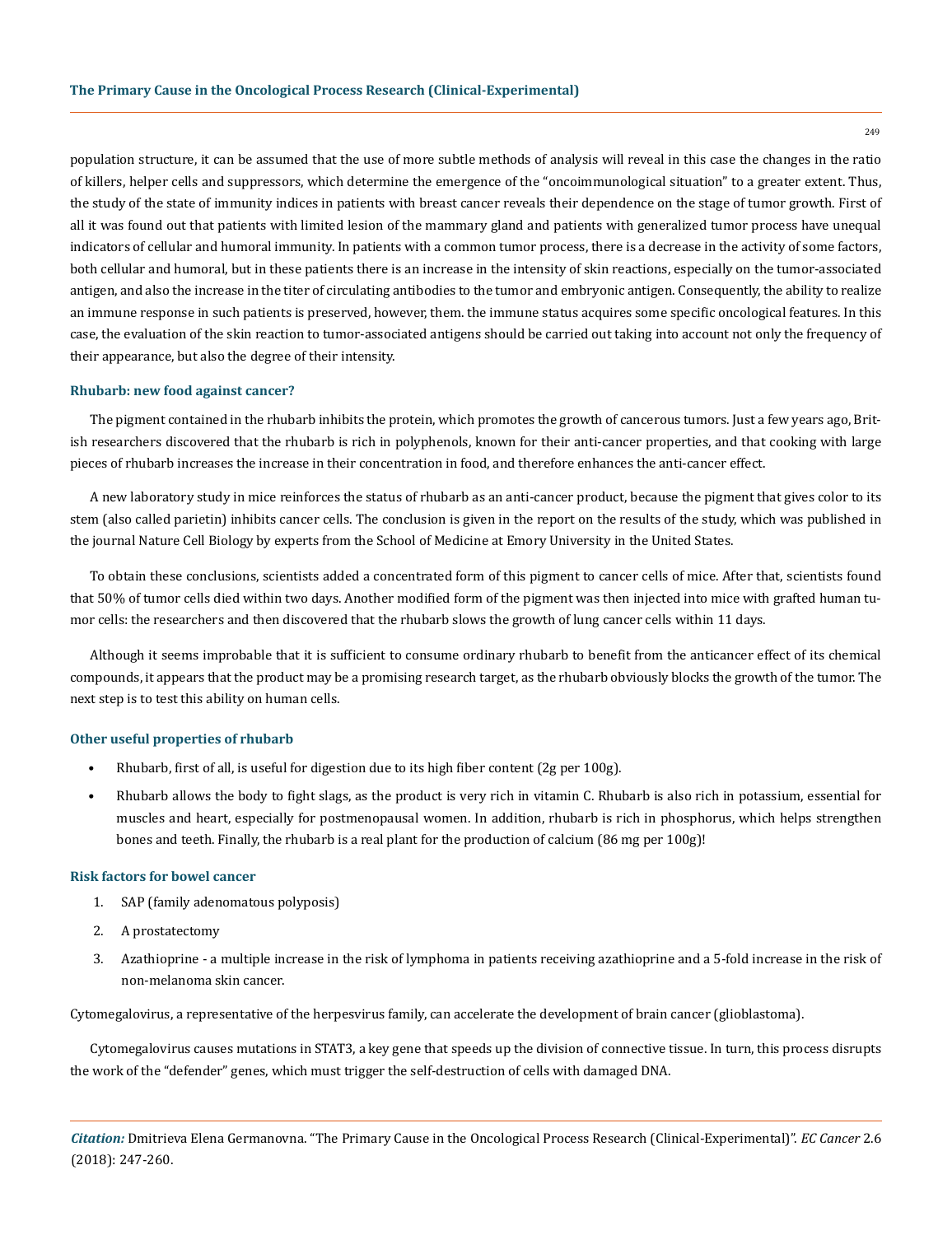Iatrogenic a cancer

- 1. Any operation
- 2. preparations arsenic
- 3. Diethylstilbestrol
- 4. Immunodepressants, appointed at transplantation
- 5. Configure an estrogen
- 6. Phenacetin
- 7. Amidopirin
- 8. Antihistamine preparations
- 9. Beam therapy
- 10. Photodynamic therapy
- 11. Cytomegalovirus
- 12. Diphtheritic stick
- 13. Inoculations (from diphtheria and others) it's start of a children's infectious cancer via stages respiratory distress-syndrome, a stage of strengthening of an infection and imprinting. All a stages are deadly.

The first 3D-model of a molecule of fiber which prevents cancer occurrence is created.

Cancer of any origin primary cause of cancer – reason of people and parents of Childs.

Inflammation of the infectious or not infectious nature.

Oxidant stress peroxide variant the raised level of factors of growth (insulin the factor and others), anaerobic way metabolism.

- 1. Differential diagnostics hypovitaminosis and microelements bloodless to early signs screening.
- 2. Diagnostic mentality conditions stress stages on normogramm's blood screening.
- 3. Paraneoplastic signs they appear for some months and even years to illness.
- 4. (Uveitis, iridocyclits, astenia and others).

Some tumours produce not peculiar to initial fabrics ectopic hormones that leads to system metabolic infringements

- Most actively stimulate katabolic processes paraneoplastic hormones: thyroid, corticotropin and tireoestimulante a hormone.
- It is known about development corticotropin porridge cellular a lung cancer, a pancreas cancer, thymoma and carcinoid, pheochromocytoma, ganglioglioma and paraganglioma.
- Less often, but also are capable to develop corticotropin malignant tumours of a thyroid gland, a bark of an adrenal gland, a liver, prostate glands, Uterus appendages, a mammary gland, a gullet.
- At secretion by a tumour symptoms hypercorticism up to development of syndrome Icenko-Kushinga are observed.
- Ectopic gonadotropin it is produced hepatoma, mediastinal teratomas, carcinoid a lung. Ectopic gonadotropin does not choke with an estrogen and androgen, in men causes gynecomastia.

*Citation:* Dmitrieva Elena Germanovna. "The Primary Cause in the Oncological Process Research (Clinical-Experimental)". *EC Cancer* 2.6 (2018): 247-260.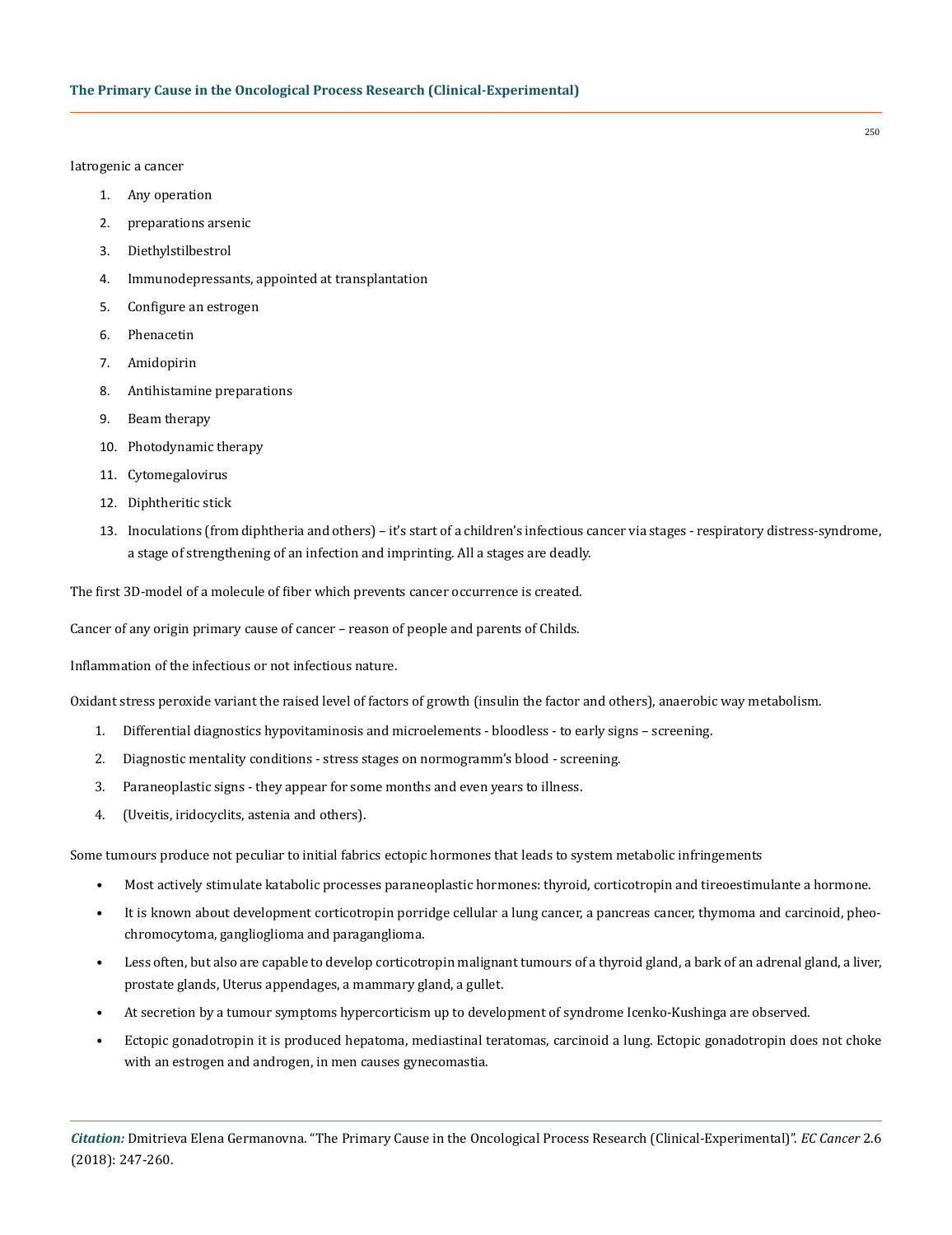- The Antidiuretic Hormone is made by a lung and pancreas tumour.
- The set of weight and weight loss should guard in respect of cancer occurrence.
- For hormonal no-dependent tumours the role of the endocrino-exchange infringements
- Causing occurrence of proliferation, and further neoplastic transformation is traced. The
- Clinical aspect of a problem consists in possibility of preventive maintenance of hormone dependent
- Tumours by normalisation of the broken functions and indemnification metabolic infringements (adiposity treatment, indemnification hyperlipidemia and hyperglycemia). Glucose at glycolysis gives not only superfluous insulin, but also superfluous fats.

In the conditions of stress at illness under the blood count the functional condition was defined at a preillness condition on a cancer. Basically all investigated were in a condition of activation of stress.

- Table 1 dependence of uniform elements of blood on a condition of reactions of activation of stress.
- Uniform elements of blood Quiet activation Raised activation.
- Lymphocytes 28 33, 5% 33, 5-45%
- Leukocytes 4 6, 5 thousand. 4 6 thousand.
- Segment nuclear leukocytes bottom half of norm Below norm
- Other elements of blood Norm
- At psychological level a cancer original cause consists in cause of the person and depends on a brain metabolism. At molecular level is an exchange catecholamines, neurotransmitters, hormones and their releasing-factors. At children the features - their illnesses depend on parents.
- At physiological level is a deficiency of microcells as a result of their recycling in an organism and as a result traumas when the parity of some microcells is broken. Then there are sarcomas is more often.
- Risk of occurrence of a cancer.
- Stolonal cages the method of treatment by them needs to be forbidden!
- Trauma Lack of microcells of a trauma place sarcomas. Microcells have positive an effect on a metabolism of a bone fabric, they contain in various cereals, young runaways, root crops (magnesium, fluorine, copper, zinc, manganese, a pine forest, silicon) - to apply right after traumas.
- There is diagnostics of a lack of microcells (the author, 2003).
- Primary virus-assocyiroval a cancer
- The bacterium Corynebacterium (diphtheria) does not admit
- Epstein-Barr virus lymphoma Burkitt, nasopharynx cancer
- Hepatitis virus B and C hepatocellular a cancer
- Virus of a papilloma of the person cancer of a throat, neck of a uterus, vagina, vulva, penis, prostate, an anus, a skin
- T-cellular lymphotropical a virus of 1 type T-cellular leykoz Isolation in boxing medical and treatment is clear!

The bacterial nature of a cancer - do not recognize. Often a cancer cause Corynebacterium - diphtheria preventive maintenance is actual. It is possible to sow corynebacterial, but a special method. Microbe growth becomes visible only for 30th day after crops in semi-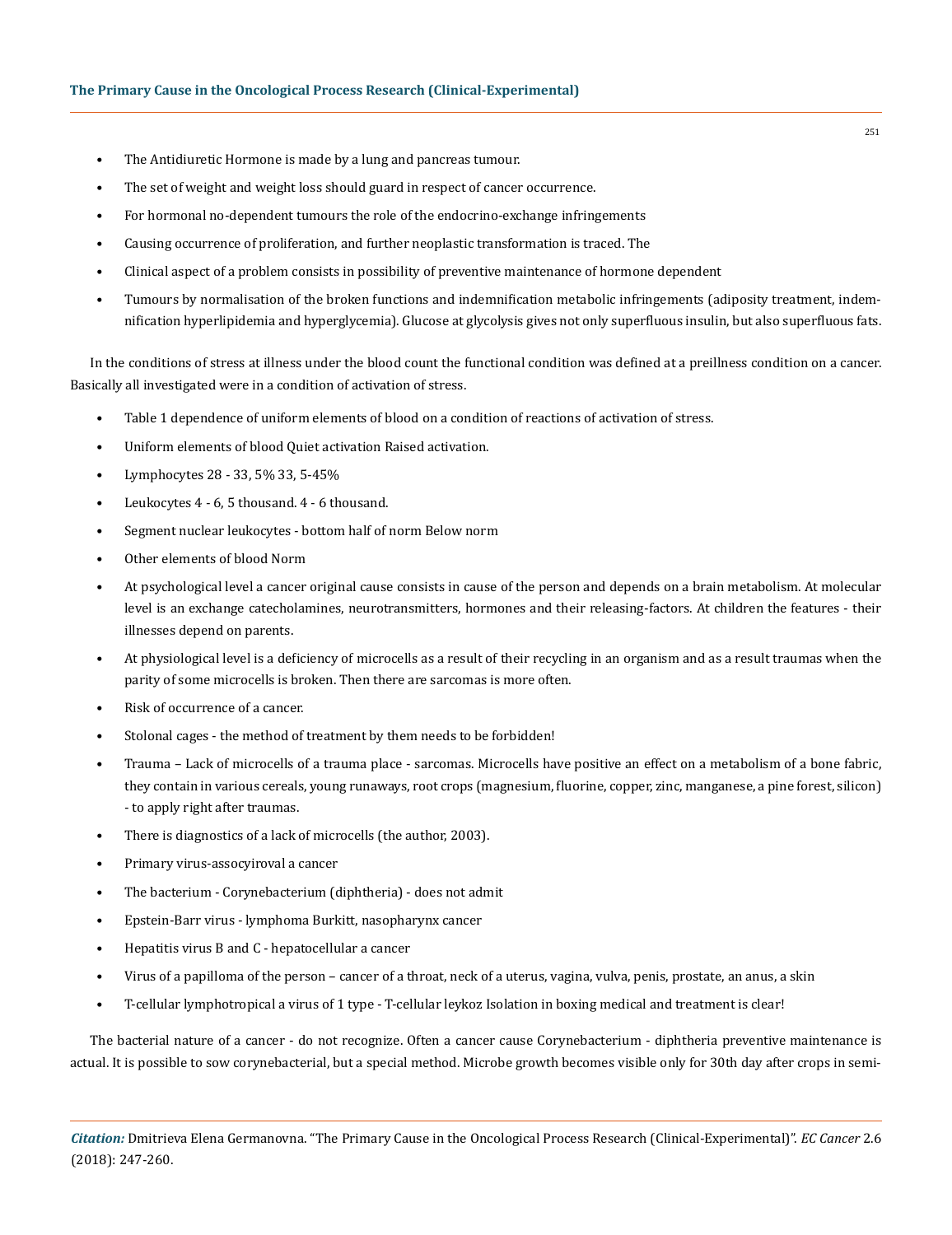fluid 0,1 % a nutritious agar with glucose. This environment rather specific and to wait for 30 days that to sow the microbe from a tumour, cannot each researcher. It is treated by antibiotics - synthetic and natural.

- Growth suppression
- Cancer cage microcells it is possible to suppress reactions infectious and not an infectious inflammation.

Cages of cancer tumors consume

- 1. Azot it is impossible to eat meat!
- 2. Glucose, but in our clinics do glucose droppers!, because it is frequent hypoglycemia at a cancer (for example, syrup Betula).

The preparations reducing nitrogen and raising sugar of blood are necessary.

• The use of roots of a burdock (thanking Inulin) warns occurrence of oncology and reduces concentration of ammonia in intestines owing to what growth of tumours stops.

#### Start oncogenes

- 1. Hypoxia fabrics or surplus singlet oxygen peroxide a variant.
- 2. Inclusion anaerobic breath
- 3. Increase lactate and occurrence lactate acidosis.
- 4. Glucose does not turn in mannose reaction blocking at molecular level.
- 5. Glycolysis haemoglobin from glucose is given hypovitaminose В1 by it is dangerous!
- 6. Increase SОE > 25 mm/hour
- 7. Deficiency booze is a part some enzyme
- 8. Deficiency iodine
- 9. Deficiency the activator of immune reactions (interleukin-2 which concerns group cytokine's).
- 10. Surplus of nitrogen (N)
- 11. A condition of mentality of adults and parents of children- > more raised activation with the tendency in chronic stress Cancer first signs can be - separate signs of easing cognitive functions earlier arise before of cancer, psychologists should pay attention to it - effect «chemobrain».

The increase in a share fabric Low differential stolonal and commotional (ripening) cages will change fermentative a spectrum.

For example, embryonal antigens a-fetoglobulin's are defined in normal fabrics and can quantitatively accrue not only at a cancer.

Many tumours of children's age develop from embryonal rudiments feature of their histologic structure is the low differentiation of cellular forms, that extremely complicates morphological diagnostics.

Malignant tumours arise in the first half of the year of a life and between 6 and 7 years is more often. Numerous descriptions of tumours at newborns and at fruits, and also data about pre-natal metastasis are known. The most typical for tumours of children's age is their occurrence because of anomalies of development (angioma, lymphangioma, tumour Vilms, dermoids and others teratoid tumours) or because of available in an organism of the child not differentiated embryonal the elements which have kept the big ability to growth (ganglioneuromas, neuroblastoma, sympathogonia, myomas from myoblast etc.). Thus, the majority of tumours of children's age is connected with infringements Ontogenesis.

*Citation:* Dmitrieva Elena Germanovna. "The Primary Cause in the Oncological Process Research (Clinical-Experimental)". *EC Cancer* 2.6 (2018): 247-260.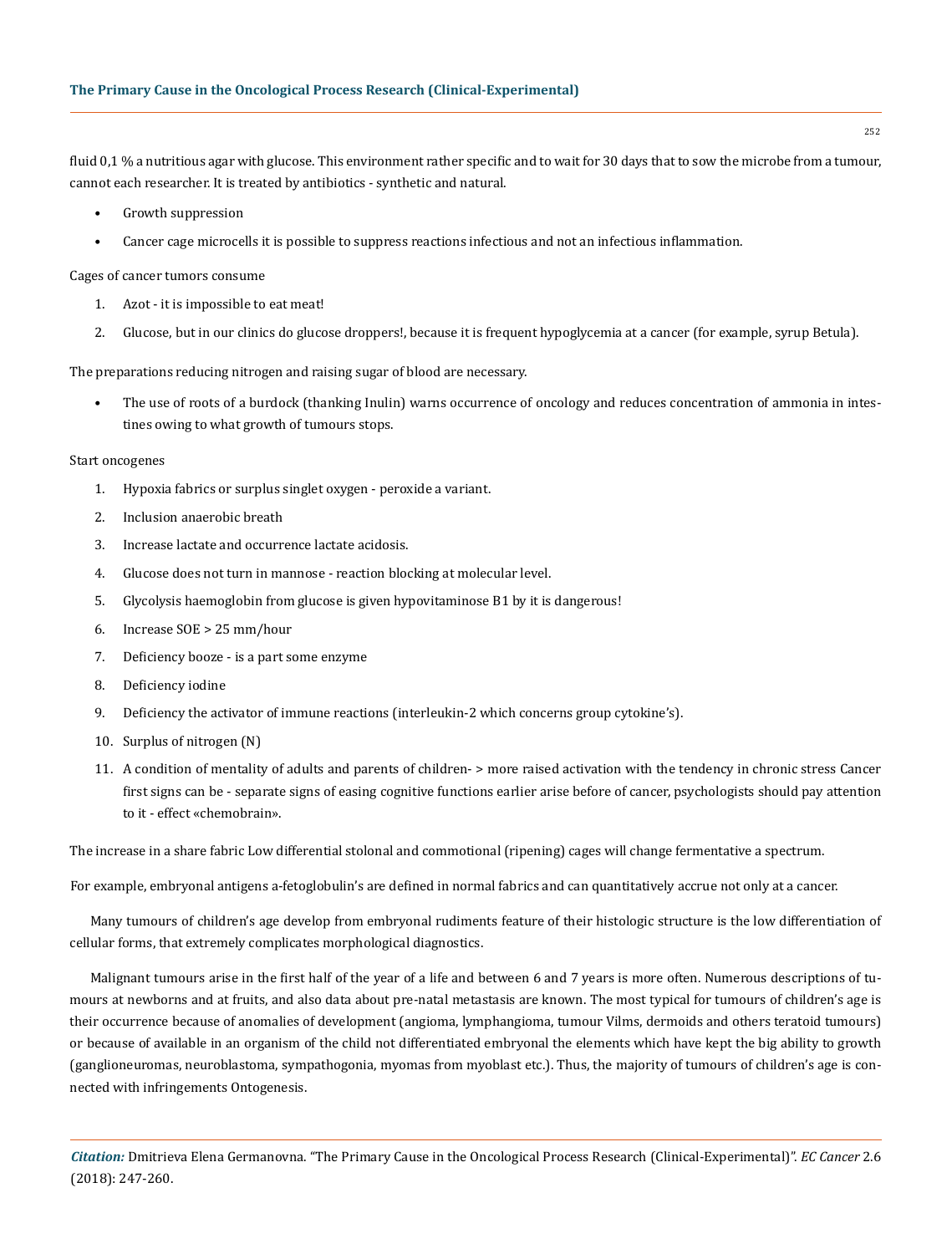Melanoma at children throughout all childhood can clinically proceed it is good-quality, and after puberty gets a malignant current.

- Stages of development of a cancer
- Small polyp Large polyp Cancer
- Hyperplasia, Dysplasia, Neoplasia

#### **Treatment**

Chronopharmacology - cancer cages share not uncontrolledly, and have the biorhythms. Treatment needs to be appointed taking into account their reproduction. To change the therapy scheme - in 3 months, at first - to appoint antimitotic medicines, then - in the morning in the evening, cancerous - it is maximum mitoses of 10-13 hours (into this moment to enter medicines).

- Sarcolipin it is effective in 6 mornings
- Vincristine in 5 mornings

It appointed activation therapy with the help Phytotherapy

- At already available nosology's, antioxidants are strictly counter-indicative. At the developed cancer any organism is at level sharp or chronic stress that is reflected on leukocyte the formula and immunity of patients (the analysis immunogram).
- There is, as a rule, a decrease tumor (fabric) immunity. Put diagnoses a secondary immunodeficiency on T- and B-lymphocytes.

Immunity changes at cancer tumours:

- lymphocytes in less than 20 %.
- Segment nuclear leukocytes above norm speaks about prevalence of reactions of an inflammation.
- Sticks nuclear leukocytes above norm.
- Total of leukocytes 7-16 x 10 in 9 degrees.
- Eosinophils and monocytes above norm.

Cancer of female reproductive sphere

- 3 painful points Uterus body, Uterus neck, Uterus appendages.
- Distribution in percentage.
- On histology
- Tumours share on Low differential (the chemotherapy operates on Low differential tumours is better).
- and on highly differential (are less sensitive to chemotherapy (resistance to treatment).
- At highly differential tumours plants-adaptogen restore normal functioning of cages, a normal rhythm of cell fission.
- The conclusion of the histologist-cytologist important for treatment appointment.

Now there are methods of primary preventive maintenance and secondary preventive maintenance of a cancer.

• Everyone needs to select the method of treatment depending on primacy cause in the oncological process (the personalized therapy). The author of article also applies combination therapy to cancer treatment in heavy cases - chemotherapy and herbal medicine.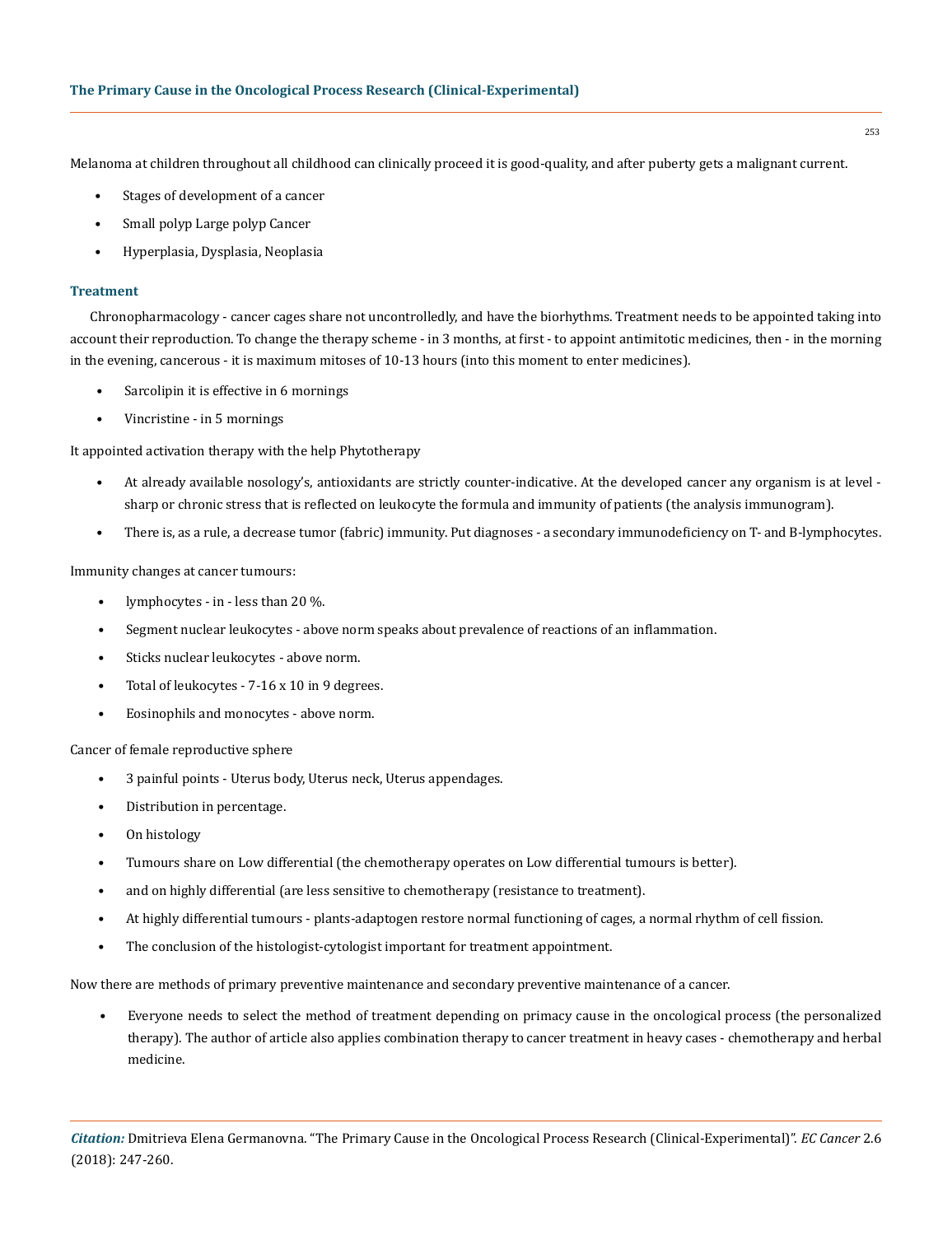- Efficiency of individual therapy is estimated to 98 % in comparison with the methods-standards legalised in official medicine. For resistance preventive maintenance to treatment weak bodies from a birth are in addition defined, with their account the algorithm of treatment is under construction.
- The main thing to strengthen weak bodies then there is no resistance to treatment.
- Comparison of treatment by official medicine and natural medicine in a combination to the official effect 98%.
- Antioxidants promote cancer tumours
- Antioxidants Only primary preventive maintenance Secondary preventive maintenance cannot be spent antioxidants the cancer nature infections, microbes and viruses build the cages of vitamins.

It is necessary to fulfil manufacturing techniques of preparations for treatment of a cancer and to adjust industrial release of medicines for a cancer depending on an original cause of its occurrence combined therapy. Only at the combined therapy, at connection of competent psychotherapy, selection of phytopreparations it was observed threatful already arisen tumours, disappeared metastasizes, life expectancy and its quality increased.

Besides, herbal medicine levelled collateral action of chemotherapy and an irradiation, authentically raising quantity of leukocytes and thrombocytes, normalized leukocyte the formula. And herbal medicine positively influenced mentality of the person - on an original cause of occurrence of a cancer, correcting character and reason pathologies.

The cancer cage of a pancreas is difficult for treatment masks under any infectious disease.

## **Conclusions**

- The cancer is a psychosomatic diagnosis with breakage antioxidant protection with peroxide of variant, inflammation presence (as infectious, and not infectious genesis) and metabolic shifts (definition of the author of article). Breakages at genetic level go is long later when provoking factors operate.
- Original cause one negative emotions pathological envy, thirst of moneymaking, rage, gloating, isolation, reserve, in the shell. More precisely - isolation and moneymaking - defects of character and outlook. Defects of character give defects in reason are an original cause of a cancer at spiritual level. This negative emotion or psychosomatic installation.
- There are the parental defective programs influencing for a spiritual life of the child, so and on development of its possible future diseases. The children sarcomas is more often prevail.
- In the presence of metabolic infringements in fabrics it is formed glycolysis haemoglobin, the risk of development of a diabetes of 2 type and a cancer simultaneously raises, and already at the developed cancer - to a tumour gives recidivism, even if the patient treat.
- Besides, glucose has reduces levels available in an organism thiamine, therefore at development of cancer tumours it is impossible to enter glucose.
- Pyruvate-carboxylase is an enzyme contains in quality coenzyme bio oozes, It's necessary to enter bio oozes for primary preventive maintenance of a cancer.
- It's the lack of some vitamins also can become the starting moment in the primary cause of occurrence of cancer tumours,
- The condition iodine-deficiency the whole chain of transmutations, is degenerate-atrophy both hyperplastic verifications thyrocytes and cages gonad's. It's hypothyroid, central forms of a craw, a thyroid cancer, kistozno-fibrous forms mastopathies, a mammary cancer, a cancer uterus at women, a cancer prostate at men.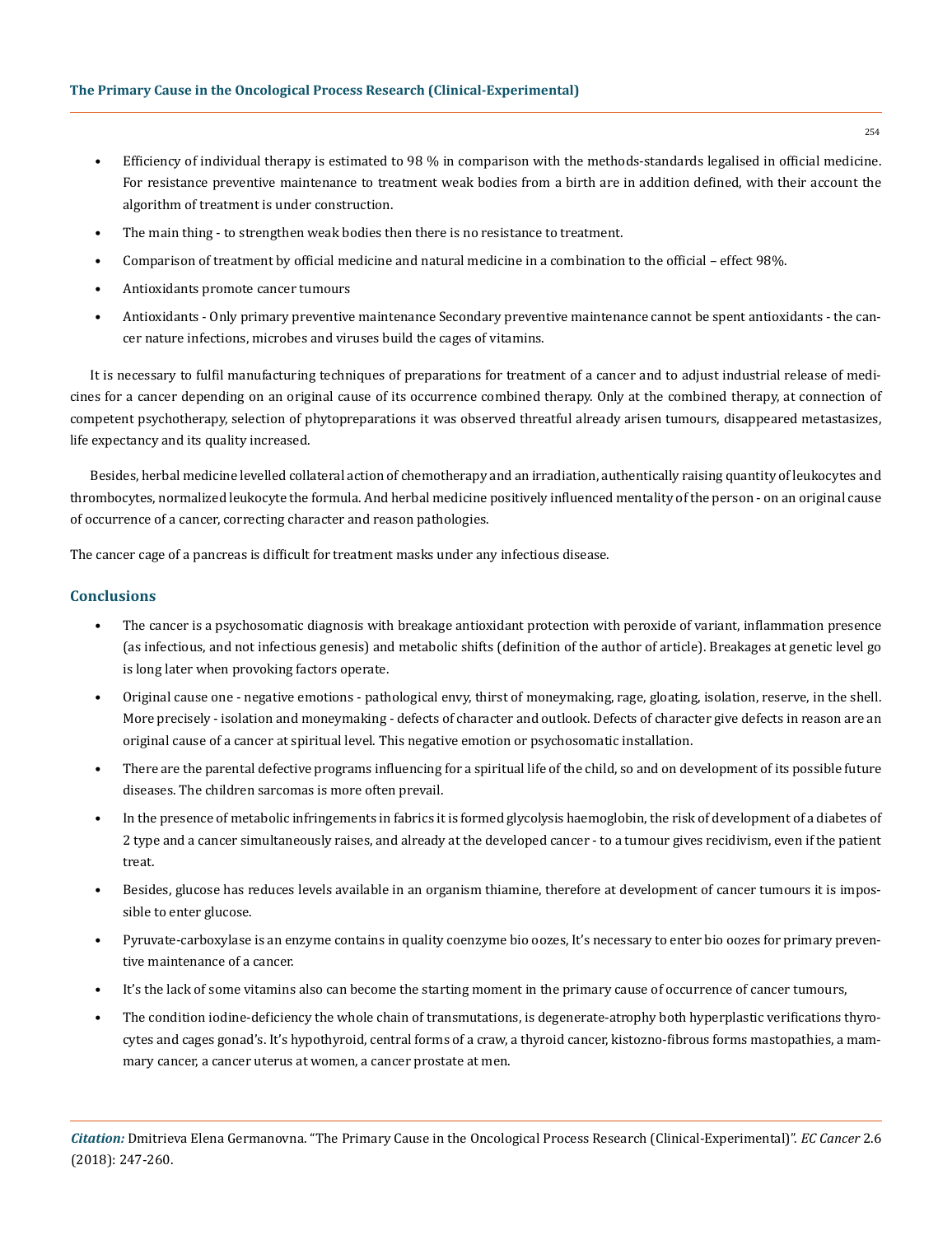- Quantities of iodine and other vitamins and microelements can be defined by means of an author's technique of differential diagnostics of definition of deficiency of vitamins and microelements (no published of the author).
- If someone from our relatives had oncological disease in structure both its DNA, and DNA of its descendants is corresponding genetic changes. These are results of mutations of genes, for example, BRCA1 and BRCA2, which are the reason about 40 % of all family cases of a cancer of mammary).
- Therefore preventive maintenance and treatment of cancer tumours will be different at each individual.
- As a matter of fact, cancer original causes are that other, as «distortion» or «loss» in the course of copying (duplication and relaying) some important system information arriving directly from matrix structures of DNA (desidrop and rosteron's sulphate).
- From the point of view of the Tibetan medicine the cancer is first of all result of inadequate contacts of the person with other forms of a life, and also infringement of energetic balance in an organism (author's).
- Therefore the author has developed differential diagnostics of conditions of preillness and energetic diagnostics for definition of exact profiles of a pathology of the person (no published of the author).
- Factors which strengthen proliferative a fabric mode, will cause a rejuvenation and accordingly reduction of number of receptors by surfaces of cages, to decrease in adhesion of cages of this site of a fabric, uncontrollable growth clonogenic cages.
- At molecular level the infringement mechanism is expressed in decrease in quantity of receptors on a surface of cages and proportion infringement between concentration of factors of growth and (inhibitors a mitosis) keylon's, that leads to chronic stimulation Proliferation.
- The share increase stolonal the cages possessing autocrine stimulation of a mitosis, leads to autonomism a mitosis to activity, therefore it is impossible to use stolonal cages for cancer treatment.
- It is established, that 50 65 % of the women sick of a cancer of a mammary, having estrogen receptors, need in the hormonal therapy; the women deprived of such receptors, recover only in 10 % of cases (no published of the author).
- The revealed interrelations between an indicator of metabolic infringements adiponectin and an inflammation marker C-reactive protein allow to use this hormone for an additional estimation of severity level of inflammatory process, especially in the presence of a metabolic syndrome.
- Still as the best indicators of efficiency of hormonal therapy progesterone receptors an end-product of action of an estrogen (no published of the author).
- For hormonal no-dependent tumours the role of the endocrino-exchange.
- Glucose is not transformation in mannose (the term of the author arises mannose).
- Profile activation a tumour it is possible by neutralisation of the source causing proliferation, appointing a phytoestrogens and phytoprogestins (the no published of the author).
- Treatment by plants not only is useful, but also it is interesting from the point of view of features of a structure of vegetative cages. Special interest causes functioning in a vegetative cage multi-enzyme, which catalysis oxidising decarboxylation from malate.
- Presence of this enzyme in mitochondria does possible to receive pyruvate from malate's and by that to bypass last reaction anaerobic glycolysis. It's not to allow to develop oncogene's.
- In cages of animals an end-product glycolyzes is dairy acid. In cages of plants an end product glycolyzes is pyruvic acid. The plants are preferable to cancer treatment, and others nozologies, since at them other, more perfect exchange (the no published of the author). Mental deviations at a cancer also are treated well by plants (herbal medicine).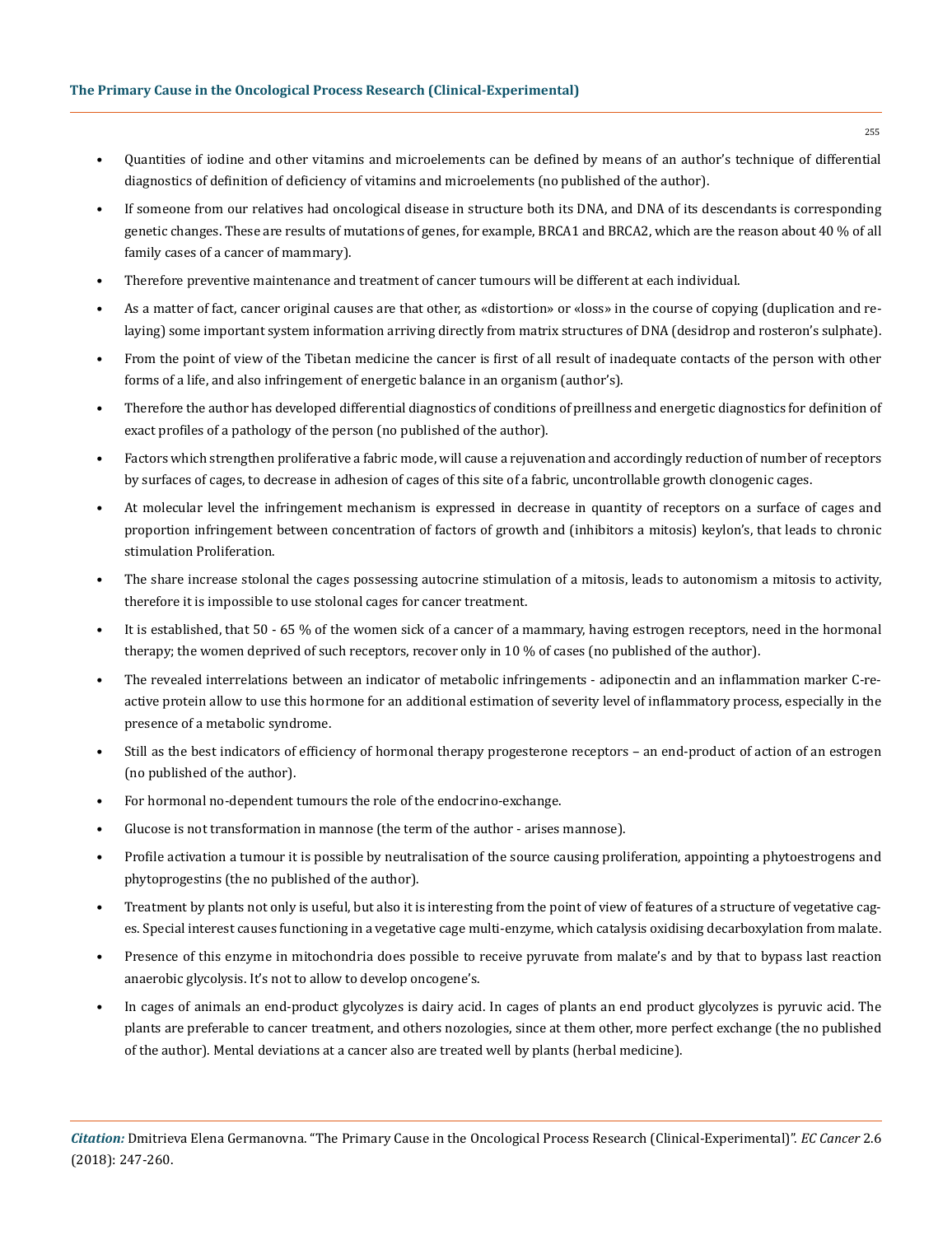- Cancer treatment always should be individual (personalised). Everything, even, with identical diagnoses I select different treatment, both psychological, and physical. Any of person has weak bodies from birth, at everyone such bodies from 2 to 5, have learnt to build profiles of a pathology at the person on complete (cholistic) level. If with their account to appoint treatment no resistance will exist. Treatment will be effective (no published of the author).
- Secondary preventive maintenance of a cancer needs to be spent after the combined treatment chemotherapy with herbal medicine as early as 5 years after a last year of treatment, the treatment and recover control. At cancer tumours of mammary for secondary preventive maintenance it is necessary to spend 20 years after a last year of treatment, the control and recover. Secondary preventive maintenance is spent only by herbal medicine. At low differential tumours, when it is not enough estrogen receptors, the chemotherapy helps badly. It is necessary to develop new kinds Pharmacogenetics' treatments.
- Vegetative poisons of herbs are capable to kill for today only cancer cages. Besides, the manufacturing techniques of vegetative poisons should be especial (no published of the author).
- Antioxidants are useful to primary preventive maintenance, for secondary are harmful. They will be effective only at the primary cause a cancer if prevails oxidant stress.
- Revealing of an original cause and the causes of a cancer at each individual, preventive maintenance and cancer treatment should become the personalised and individualized treatment. Dependence of uniform elements of blood on a condition of reactions of activation of stress Uniform elements of blood - Quiet activation the raised activation. Interdictions at cancer tumours it is impossible to enter glucose, metabolic infringements in fabrics it raises, formed glycerol (glycolyziroval) haemoglobin, the risk of development diabetes 2 of type and a cancer simultaneously raises, and already at the developed cancer - gives relapses, even if treat.
- **Salicylates**
- Preparations from allergic
- Azot (nitrogen) animals fibers
- Milk
- Cytostatic it is impossible to enter constantly within days.
- Vitamins it is impossible (antioxidants).
- Methods of Treatment in present now.

# **Immunology oncology**

- Immunomodulators, anti-inflammatory cytokines and locator the factor necrosis tumours (FNО) are applied now refnot, timozin-1.
- Cytokine therapy
- Target therapy

## **Phytotherapy**

Special interest causes functioning in vegetative cage multi-enzyme, which catalyzed oxidizing decarboxylation malate: multi-enzyme is present not only at cytoashes, but also in mitochondria and chloroplasts (НАDF + - dependent isoform). Presence of this enzyme in mitochondria does possible to receive pyruvate from malate and by that to bypass last reaction glycolysis, not to allow to cancer cages to develop further. The respiratory chain of plants contains four additional N- dehydrogenases (N-ubiquinone ketoreductase), capable to oxidise NАDН and NАDFН, restoring a pool ubiquinone. The beginning glycolysis.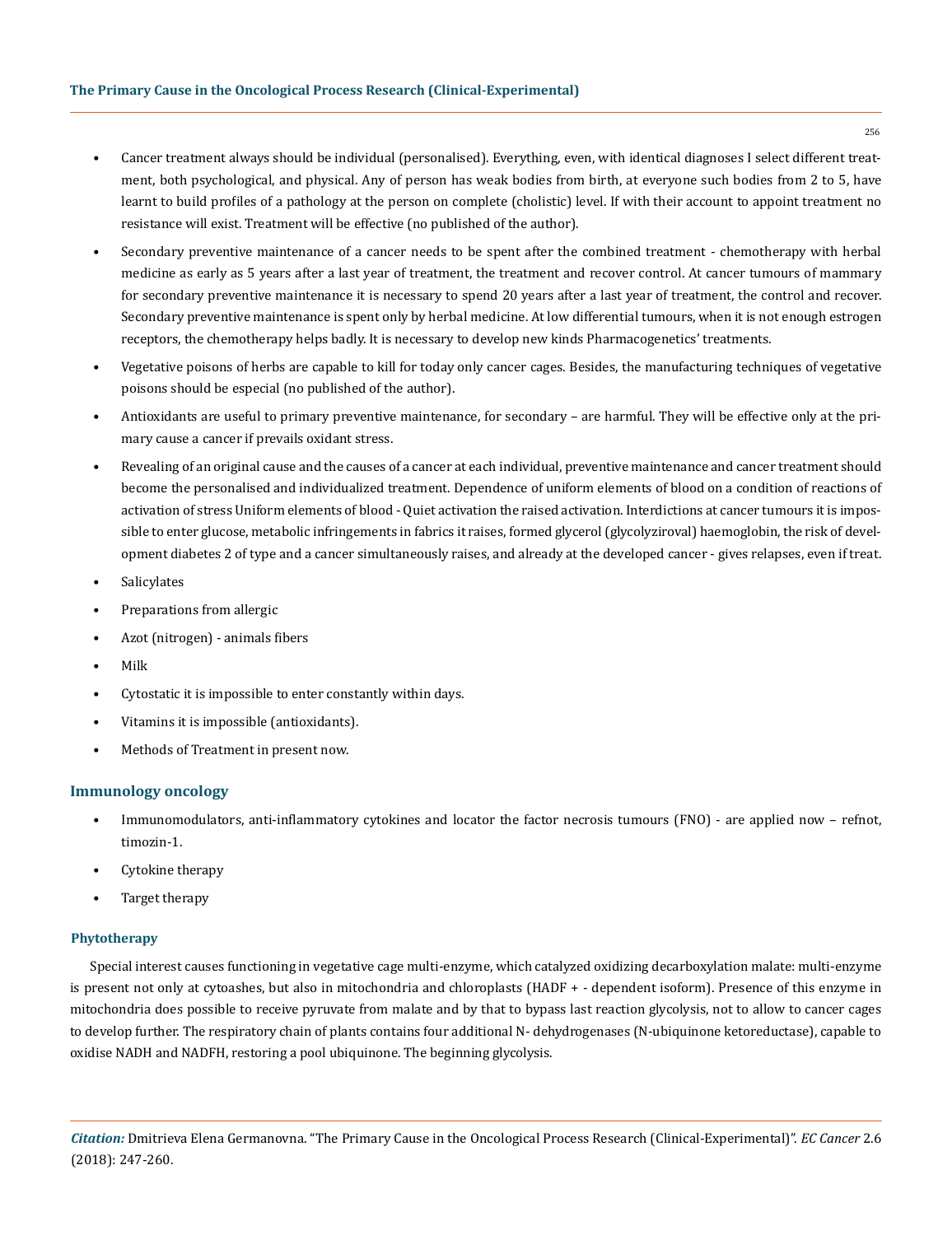Presence external Н - dehydrogenases in a respiratory chain does excessive use of some shuttle mechanisms (there is such cycle and at the person), working on delivery NАDН in Mitochondria's animals. The Glycerol-phosphatic shuttle system works in cages of white muscles and hepatocytes. However in cages of cardiac muscles Mitochondrial glitserol-3-fosfatdegidrogenaza is absent. There is as well malate aspartate a system.

At the same time it is necessary to consider, that three alternative dehydrogenases are  $Ca^{2+}$ dependent, and it means, that they, possibly, are activated only at increase in cytokine concentration  $Ca^{2+}$  which in norm is very low, and here at an inflammation, oncogene's, concentration of calcium is high, therefore plants and work both for cancer preventive maintenance, and for its treatment.

Formed glucose at photosynthesis at plants is better acquired by the person. At plants Glycolysis and B-oxidation fat is more effective. Roberts's cycle - resisted amber acid is a power substratum. Preparations of amber acid are necessary. Measles cycle - resisted glucose from lactate. Mexidol suksinat – energic drugs. Bodybuilding blocks In - oxidation of fat acids (cycle Krebs), oxygen to a cage gets less. Are necessary antioxidants the natural. Mitochondria's - the main participants of the active program of cellular death.

The internal space mitochondries contains special fibers who at an exit in cytosol cause activation caspases and endonucleases, thereby, initiating necrobioses. First of all, it is the so-called NIF-factor (necrobiosis-induced factor) and cytochrome C, localized in between membrane space.

Even before visible changes, characteristic for necrobioses, in mitochondries superoxide radicals raised level is fixed, operating expressly or by implication, initiates formation special MtPTP-Nop (permeability transition pore). They represent the complex of fibers forming in a place of contact of internal and external membranes the wide channel, or a time through which in cytosol there is a NIF-factor and cytochrome C.

Glycolyze in plants proceeds not only in cytoses, but also in plastids. It is more perfect. Restored NАDН and FАDН2 give electrons to an electron-transport chain on which they are transferred on oxygen. Integrated mitochondries the respiratory chain includes four in an internal membrane transmembranal a complex and ATP-synthase. Three complexes of a chain - NaDH-dehydrogenase, cytochrome a Bc1-complex and cytochromоxydaza - work, as proton a pomp, transformation energy of an electronic stream in energy which is used, as plants, and for treatment of patients. Plants give energy, forcing ATP-synthase to build molecules АТF.

In plants proceeds not only in cytoashes, but also in plastids. It is more perfect. Restored NАDН and FАDН2 give electrons to an electron-transport chain on which they are transferred on oxygen. Integrated Mitochondries the respiratory chain includes four in an internal membrane transmembrane a complex and ATP-synthase. Three complexes of a chain - NaDH-dehydrogenase, cytochrome a Bc1-complex and cytochromoxydaza - work, as proton a pomp, transformation energy of an electronic stream in energy which is used, as plants, and for treatment of patients. Plants give energy, forcing ATP-synthase to build molecules АТF.

Glycolysis - process of splitting of carbohydrates (glucose) for lack of oxygen under the influence of enzymes. The energy released at glycolysis, is used in processes of ability to live of an organism.

In cages of animals an end-product glycolysis is dairy acid. The increase in its concentration can conduct to start oncogene's.

In cages of plants an end-product glycolysis is pyruvic acid. Vegetative cages do not allow to start a chain of oncological reactions. Lactate will not raise, oncogenes it will be stopped only by herbal medicine.  $C_6H_{12}O_6+O_2=6CO_2+6H_2O+2800$  kJ

As a result catabolism 1 mol glucose to lactate (dairy acid) in anaerobic glycolysis it turns out 2 mol АТF.! Mоl АТF is 30.5 кДж energy. Hence, with 1 mol glucose it turns out 61 kJ energy. 1 mole glucose is 180 Means on 1 r glucose it turns out 0,3389 kJ energy (or 0,081) kcal).

*Citation:* Dmitrieva Elena Germanovna. "The Primary Cause in the Oncological Process Research (Clinical-Experimental)". *EC Cancer* 2.6 (2018): 247-260.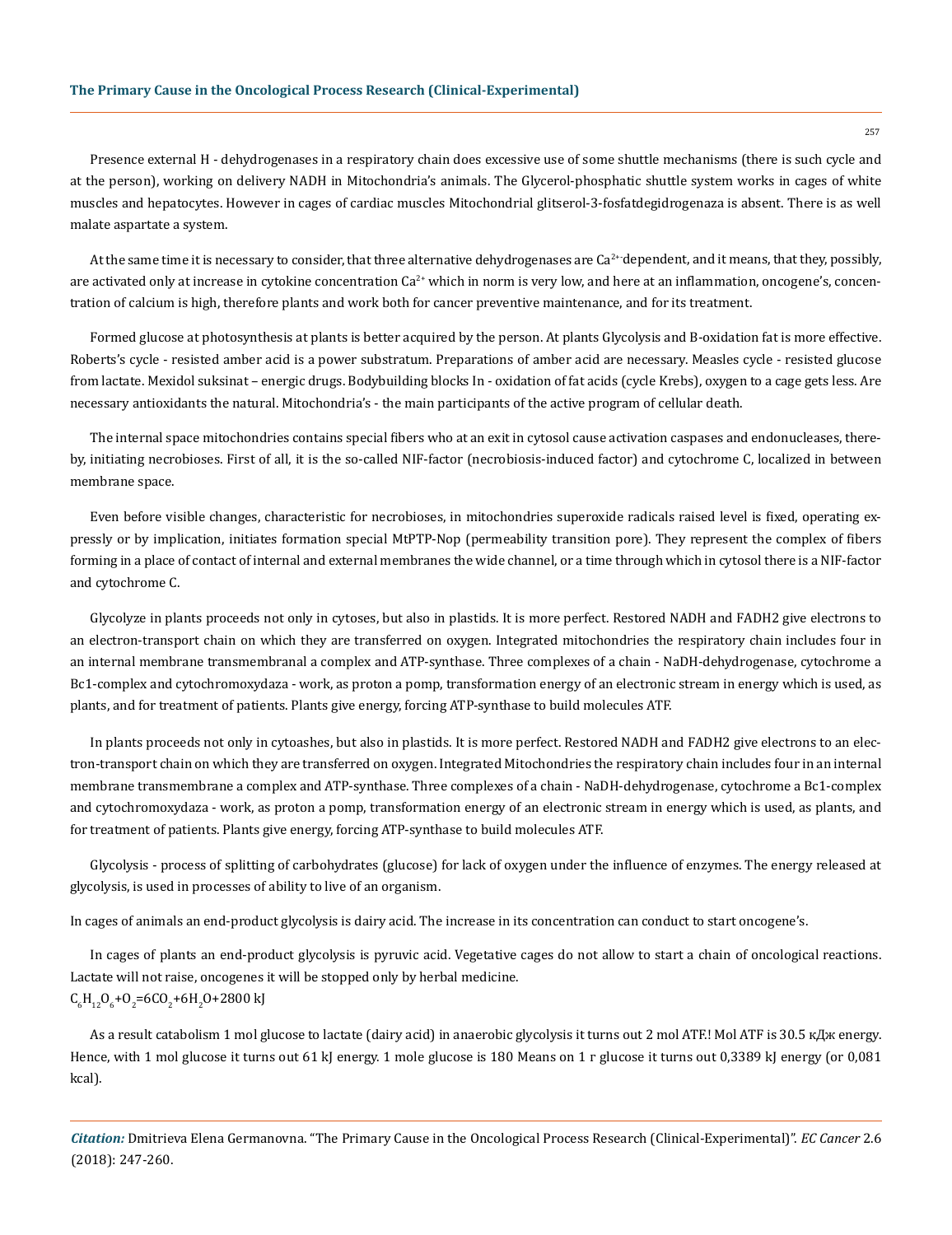By the way, full energy of disintegration 1 r makes glucose 16 kJ (or 3,821 kcal). 2 at anaerobic glycolysis, spirit and dairy fermentation. 38 is at breath: glycolyze + oxidising decarboxylation pyruvate + to work of cycle Krebs + mitochondrial oxidation. At splitting of a molecule of starch more simple carbohydrates - dextrins, maltose, glucose are formed.

#### **Glycolysis anaerobic**

At splitting of one molecule of glucose it is formed only two molecules АТF (in aerobic conditions - to 38). As a result in a cage stocks АТF and energy decrease. At Glycolysis anaerobic dairy acid collects and arises endocellular acids work of ionic pumps Is broken decreases transmembrane potential in a cage collect Na<sup>+</sup> and water. Concentration gradients K\*, Cl<sup>-</sup>, Ca<sup>2+</sup> decrease. Accumulation in a calcium cage aggravates defeat mitochondries.

Anaerobic glycolysis name process of splitting of glucose with formation as an end-product lactate's. This process proceeds without oxygen use and consequently does not depend on work mitochondrial a respiratory chain. АТF it is formed for the account of reactions substrate phospholipid. The total equation of process:

 $C_6H_{12}O_6 + 2H_3PO_4 + 2ADF = 2C_3H_6O_3 + 2ATF + 2H_2O.$ 

#### **Reactions Anaerobic glycolysis**

At Anaerobic glycolysis in cytoses proceed all 10 reactions identical aerobic glycolysis. Only  $11<sup>th</sup>$  reaction where there is a restoration pyruvate cytokine NADH, is specific for Anaerobic glycolysis. It is possible to block it not to allow to develop to metabolic infringements and cancer occurrence. Restoration pyruvate's in lactate.

The energy allocated in the course of full disintegration of glucose to CO<sub>2</sub> and H<sub>2</sub>O, makes 2880 kD/mol. If this size to compare to energy of hydrolysis of high-energy communications - 38 mol ATF (50 KJ on mol ATF) we will receive:  $50 \times 38 = 1900$  kD, that makes 65 % from all energy allocated at full disintegration of glucose.

At many kinds of a cancer surplus of dairy (lactic) acid is formed. It should be cleaned. It is impossible to eat dairy products. Also it is necessary to develop the preparations reducing level lactate's.

Lactate acid it can be accompanied hypovitaminoses В1 as derivative this vitamin (thiamine diphosphate) carries out fermentation function as a part of maximum concentration limit at oxidizing dicarboxylic pyruvate's. Deficiency thiamine can arise, for example, at alcoholics with the broken diet. Hypovitaminoses B1 it is dangerous on cancer occurrence. It needs to be eliminated. Hormones - stimulations and locators of Glycolyzes.

Pyruvate phosphoryl before formation phosphoenol Pyruvate by means of two intermediate stages through oxaloacetate. Formation oxaloacetate catalyzation Pyruvate Carboxylase. This enzyme contains in quality coferment bio oozes.

Oxaloacetate it is formed in mitochondries, it is transported in cytosol and joins in Gluconeogenesis. Working out of preparationsbiofators hexokinase's that the first stage anaerobic glycolysis can block is necessary.

Glucagon and adrenaline are the most significant hormonal inhibitor's Glycolyzes why it is impossible to eat a lot of sweet and to subject itself to other-wordly stresses.

The great value in stimulation glycolysis belongs to insulin. Insulin stimulates Glycolyzes through: Activation hexokinase reactions; Stimulation phosphofructokinase's; Stimulation pyruvate kinase's. Also on glycolysis other hormones influence also. For example, somatotropin inhibitor enzymes glycolysis, and thyroid hormones are stimulators.

Photosynthesis is more perfect, it gives high-grade aerobic (oxygen breath) at which cancer cages cannot live. Special interest causes functioning in vegetative cage Multi-enzyme, which catalyze oxidizing dicarboxylic of malate:  $\,$  malat + NAD + pyruvat + CO $_2$  + NADH +  $\,$ plants multi-enzyme is present not only at cytoashes, but also in mitochondries.

*Citation:* Dmitrieva Elena Germanovna. "The Primary Cause in the Oncological Process Research (Clinical-Experimental)". *EC Cancer* 2.6 (2018): 247-260.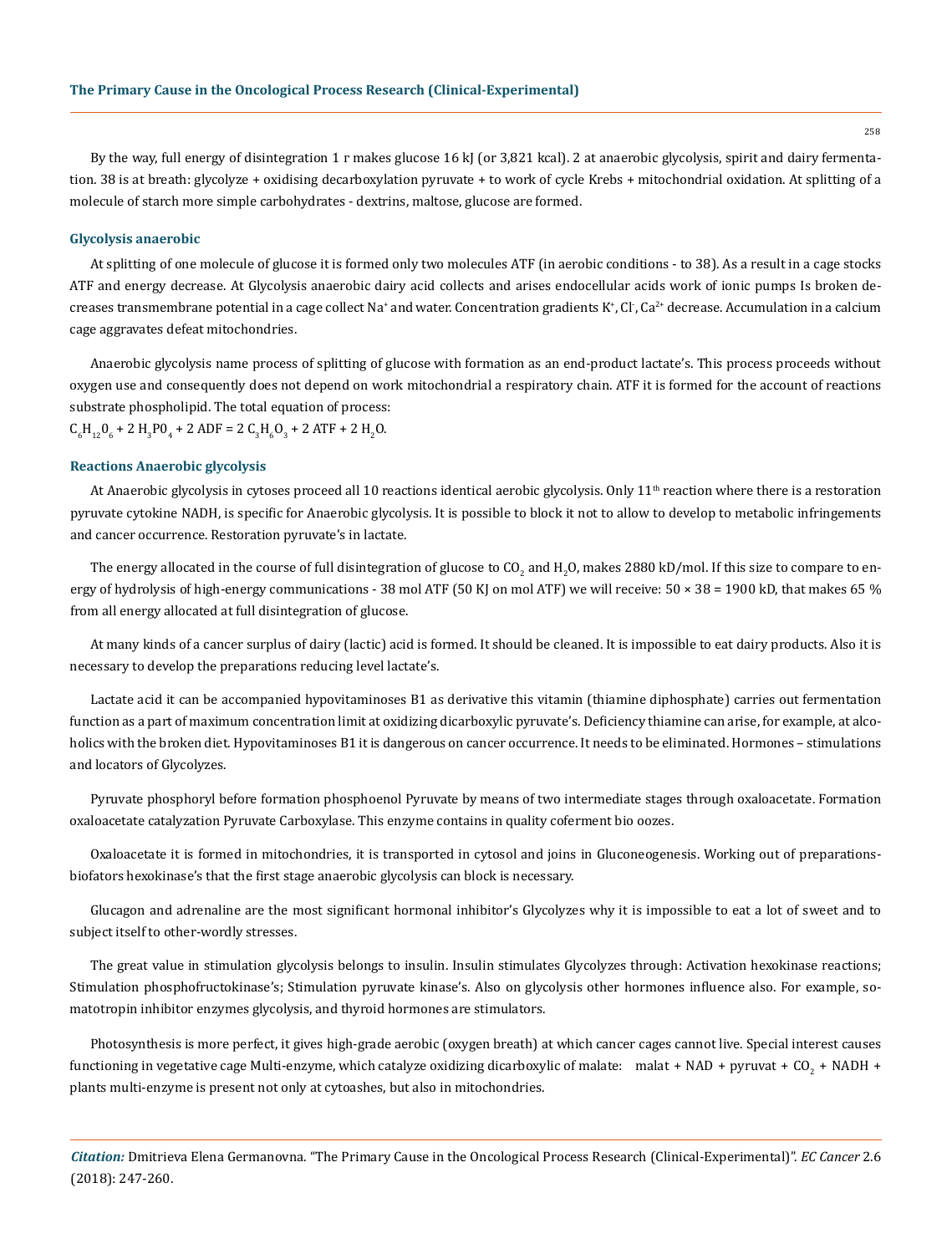(NAD +-dependent the isoform) and chloroplasts (NАDF +-dependent isoform). Presence of this enzyme in mitochondries does possible to receive pyruvate from malate and by that to bypass last reaction glycolysis.

Activity of joint-stock company depends on level pyruvate which allosteric activates enzyme. Superoxide dismutase - the vital enzyme of all aerobic organisms in which structure there are atoms of metals. In cellular compartments SОD is present at different isoforms.  $0 + 0 + 2H + H_2O_2 + O_2$ 

At plants it is three isoforms: Мn-SОD (mitochondries, peroxisomes), Cu-Zn-SОD (cytozol, chloroplast, peroxisomes) and Fe-SОD (chloroplast). We can use edible herbs both for preventive maintenance and for cancer treatment.

On 2 reactions glycolysis - blocking of metabolic infringements on a way to a cancer.

Energy of plants

- Many biological cages including cancer and bacterial are literally covered by a sugar layer. This sugar covering influences how cages co-operate with environment and with each other.
- For example, if the cancer tumour extends on all body or if the bacterium gets into a human body, the majority of contacts of harmful cages to other cages occur through this sugar surface.
- In formation of the difficult sugar structures decorating a surface, cages rely on Glycosyltransferase which connect together separate blocks of sugar. Synthetic derivatives UDF-galactosa effectively block these enzymes. Such molecules can potentially be used for prevention of development of harmful biological processes, such as a cancer and bacterial infections.
- In ionised form ATF and ADF form complexes with an ion of magnesium which, as a rule, is necessary for course of reactions with participation АТF.
- In some reactions hydrolysis АТF goes with Allocation at once two phosphatic groups with formation adenosine monophosphate (АМF) and pyrophosphate's (FFN) which is exposed to the further hydrolysis with energy formation.

Herbal medicine is capable to destroy a membrane of a malignant cage, doing its nonlight for cytotoxic substances.

Means, that for primary and secondary preventive maintenance it is necessary to give colloid iodine, in such form it contains only in plants. And for secondary preventive maintenance to raise production IL-2.

The mammary gland cancer gives metastasis's in a bone. Notch (Green flash) in bone cages. Notch-signaling stimulates destroying bone activity osteoclasts, liberating factors of growth of tumours, such as fiber. TGF-beta (Red vials), from bone matrix. Meanwhile Notchsignalling In restoring a bone osteoblasts the squirrel, interleukin-6 (IL-6) (orange vials) which sends a return signal to tumoral cages strengthens an expression of another sekret, promoting their growth that leads to formation of a vicious circle and further metostatic.

Fiber under name Snail represents itself as the main switch in a kernel of a cage of its property E-cadherin (adhesive squirrels) and to inclusion of metastatic process. It is especially characteristic for a mammary gland cancer.

The primary cause - a zinc lack (herbal medicine - colloid microcells – concentrators of zink). NNK (procarcinogen) causes enzyme accumulation in smoking. DNMT1 (Cytozin-5-Metyltransferaza) In kernels of pulmonary cages. Under the influence of this enzyme occurs metroval the genes interfering uncontrolled division of a cage which underlies development of malignant new growths.

As have shown results of the clinical supervision, raised production and accumulation DNMT1 at patients with a cancer of lungs worsens the forecast at this disease.

Spinach rich with vitamin B9, salad, an asparagus, a beet, Brussels sprouts, a broccoli etc. can delay occurrence and slow down development of the cancer of lungs caused by smoking - Primary preventive maintenance!

*Citation:* Dmitrieva Elena Germanovna. "The Primary Cause in the Oncological Process Research (Clinical-Experimental)". *EC Cancer* 2.6 (2018): 247-260.